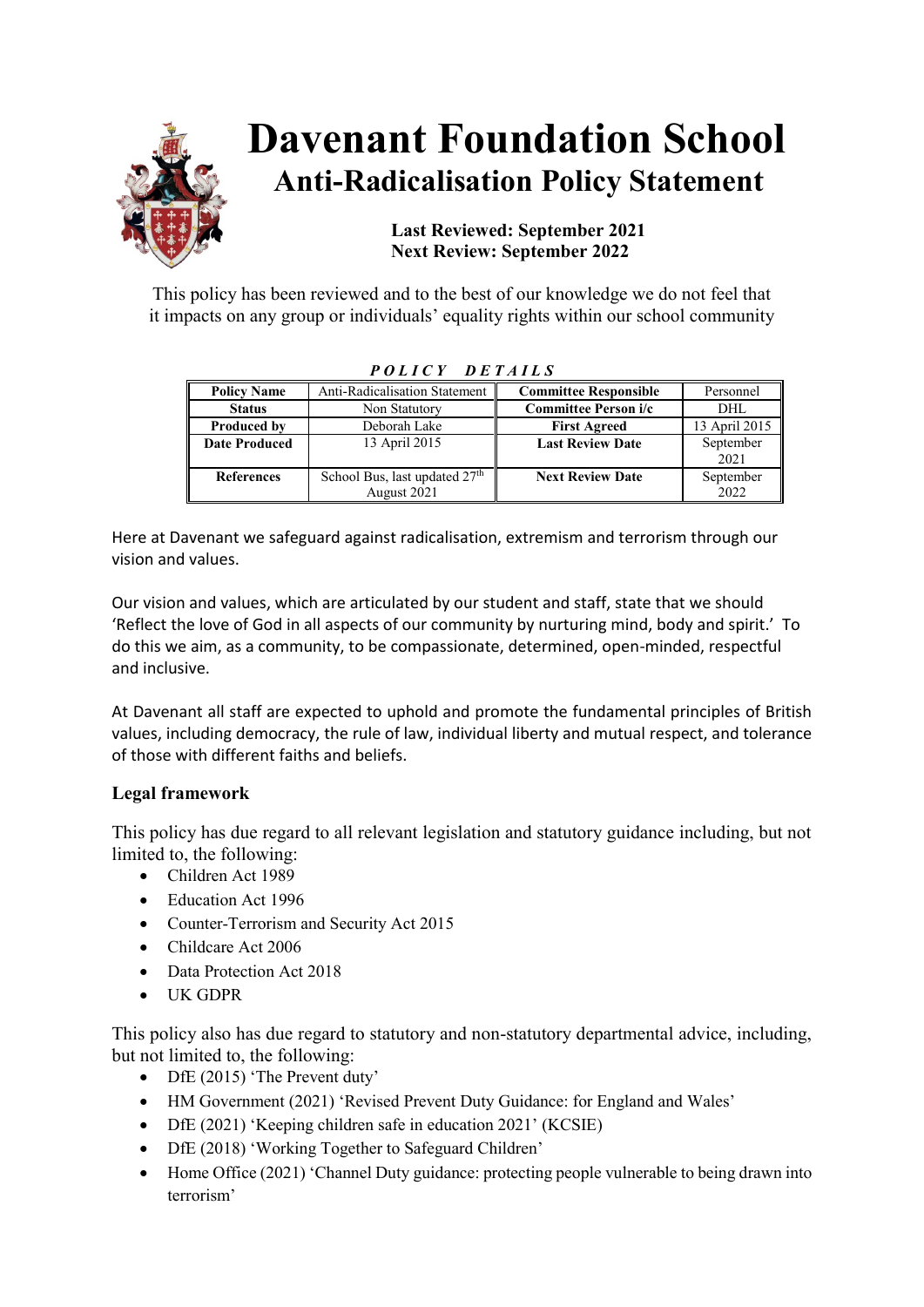## **Links to other policies**

The Davenant Anti-Radicalisation policy statement links to the following policies:

- Religious Education Policy
- Child Protection Policy
- Equality Policy
- Anti-bullying Policy
- Behavioural Policy
- Visitors and Visiting Speakers Policy

## **Definitions**

For the purpose of this policy:

**Extremism** – is defined as vocal or active opposition to fundamental British values, including democracy, the rule of law, individual liberty and the mutual respect and tolerance of different faiths and beliefs.

**Radicalisation** – is defined as the process by which an individual or group comes to support terrorism and extremist ideologies.

**Terrorism** – is defined as violent threats or actions designed to influence government or intimidate the public with the purpose of advancing a political, religious or ideological cause. This includes endangering or causing serious violence to a person or people, serious damage to property, and seriously interfering or disrupting an electronic system.

#### **Roles and responsibilities**

The headteacher is responsible for:

- The overall implementation and management of this policy.
- Ensuring every staff member is familiar with the scope of this policy.
- Ensuring pupils are taught about British values through the curriculum.
- Ensuring the school is a safe space in which pupils can understand and discuss sensitive topics, including terrorism and extremism, and are able to challenge these ideas.
- Undertaking a risk assessment to determine whether pupils are at risk of being drawn into terrorism.
- Identifying extremist risks in the local area.
- Ensuring any visitors and speakers at the school are appropriate and vetted prior to them having access to pupils.

The DSL, and any deputies, are responsible for:

- Handling any referrals to the Channel programme.
- Following up any referrals made to the Channel programme.
- Provide advice and support to staff on protecting pupils from the risk of radicalisation.
- Delivering staff training on the Prevent duty.
- Working with external agencies to support pupils at risk of being drawn into terrorism.
- Providing guidance to other staff members to help them support pupils at risk of being drawn into terrorism.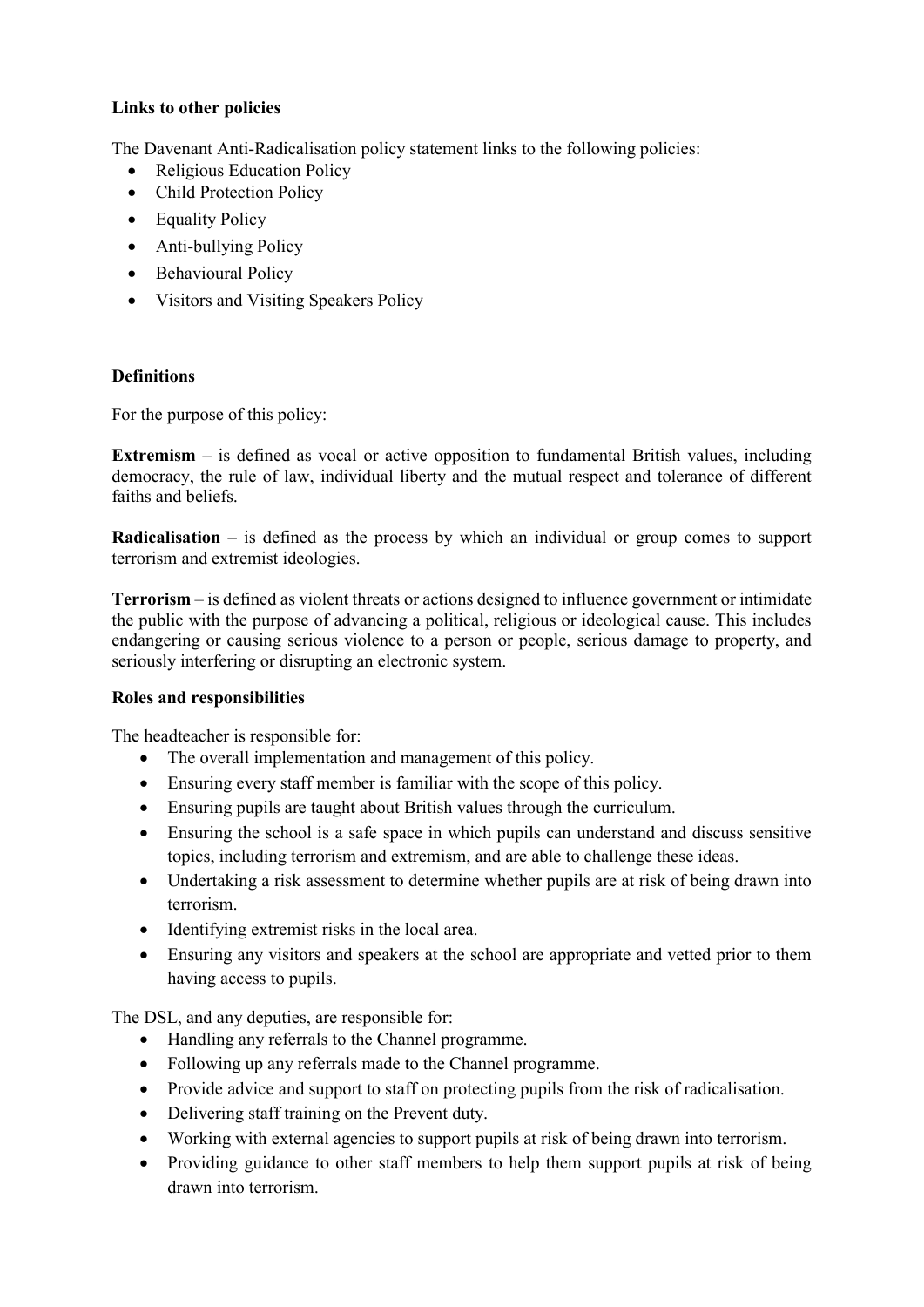- Understanding local procedures for making a Prevent referral and making Prevent referrals where appropriate.
- Considering if it would be appropriate to share any information with a new school or college in advance of a pupil leaving, e.g. if the pupil is currently receiving support through the 'Channel' programme and the information would allow the new setting to have support in place for when the pupil arrives.

All staff members are responsible for:

- Being alert to the risk factors of extremism and radicalisation and any changes in a pupil's behaviour which could indicate that they may be in need of help or protection.
- Raising any concerns with the DSL (or any deputies, in their absence).
- Engaging in staff training on the Prevent duty.
- Using their professional judgement to identify pupils who may be at risk of radicalisation and acting proportionately.

## **Safeguarding from extremism**

The school protects the right to freedom of expression. This policy is not intended or designed to restrict or prevent legitimate and lawful congregation or debate.

The school has a dedicated DSL who deals with any incidents of extremism and/or terrorism within our school community. As is the school's responsibility under law, we will do our utmost to safeguard our pupils from being drawn into extremism and terrorism.

The school has strong relationships with our local safeguarding partners, and will involve them at the earliest opportunity if safeguarding issues arise.

The school encourages any pupil, parent, staff member or member of the wider school community to speak to the DSL if they have concerns about:

- Pupils becoming radicalised.
- Groups, clubs or societies with extremist or radical views.
- Friends and/or families of pupils becoming radicalised or involved in extremism.
- Pupils planning to visit known areas of conflict.
- Members of the school and wider community attempting to draw young and/or vulnerable pupils into extremism.

Visitors and speakers coming into the school will be vetted prior to them having access to pupils. All materials handed out to pupils, whether by teachers or visitors and speakers, will be checked by leadership, middle or senior.

Pupil-led groups, clubs and societies will be monitored by a member of staff.

#### **'Channel' and 'Prevent'**

Channel, a key element of the Home Office's Prevent strategy, is a multi-agency approach to protect people at risk from radicalisation. The school will work with the LA, local law enforcement, and religious and community leaders, to identify children vulnerable to radicalisation and to challenge extremism if it arises. This includes identifying pupils to whom any of the following criteria applies:

- Displaying feelings of grievance and injustice
- Feeling under threat
- Searching for identity, meaning and belonging
- Displaying a desire for status amongst their peers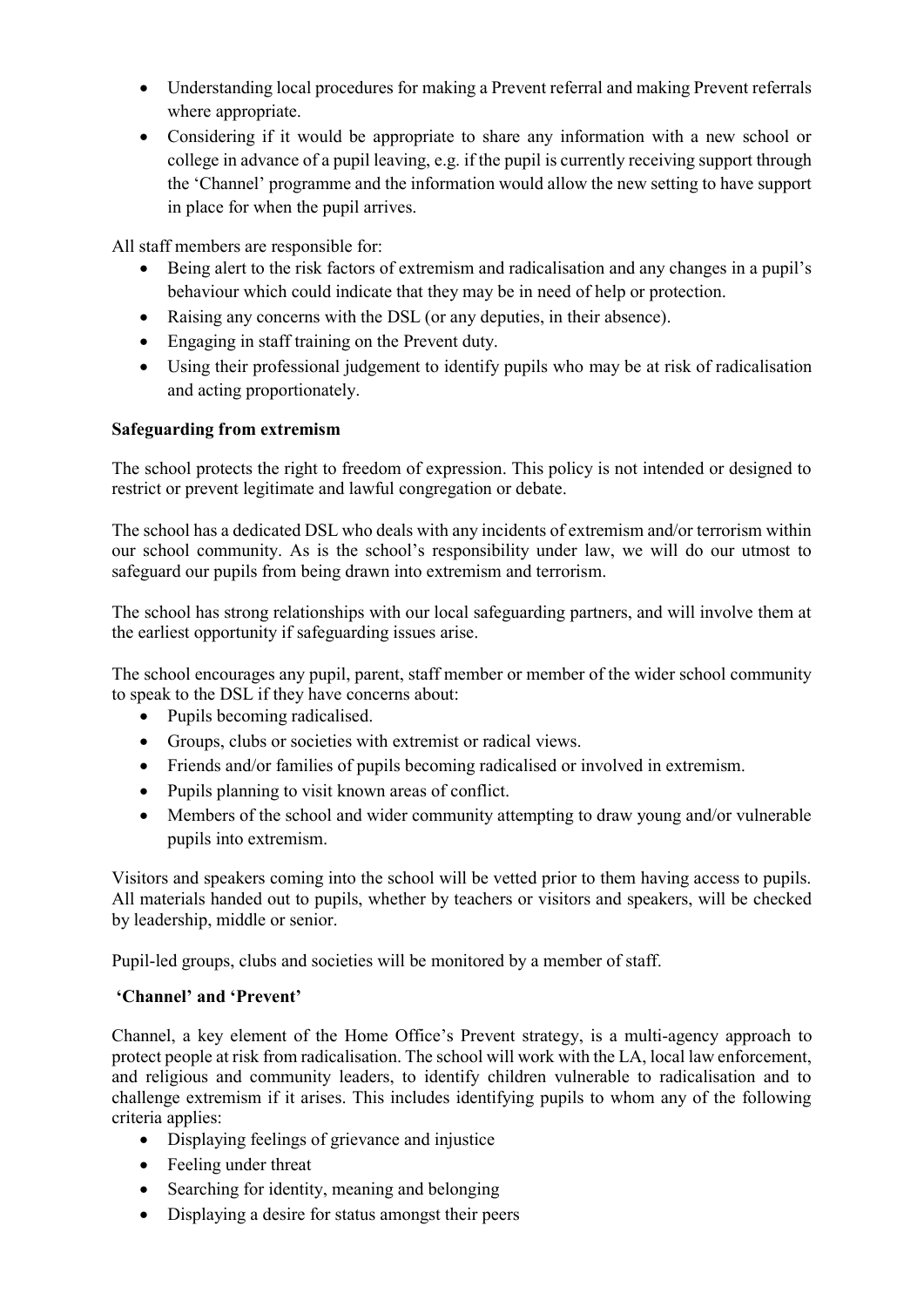- Displaying a desire for excitement and adventure
- Displaying a need to dominate and control others
- Displaying a susceptibility to indoctrination
- Displaying a radical desire for political or moral change
- Appearing susceptible to opportunistic involvement
- Having family or friends involved in extremism
- Appearing susceptible to being influenced or controlled by a group
- Displaying relevant mental health issues

The school will cooperate with local panels involved in the Channel process. A representative of the school will attend meetings as required to aid the mitigation of identified risk and vulnerabilities. This includes contributing towards the support plan and sharing information necessary and proportionate to the effective working of the panel.

#### **Preventing radicalisation**

The school will assess the risk of pupils being drawn into terrorism through identifying the factors that affect children in the local area and knowing how to identify those at risk.

Allegations and concerns of radicalisation and/or terrorism will always be taken seriously and staff will act proportionately, which may include making a Prevent referral.

Where appropriate, pupils will be helped to channel their desire for excitement and adventure into suitable and healthy activities.

Extremist propaganda is widely available online – the school will ensure that British values are promoted regularly to encourage pupils to develop an appreciation of society. The school will work with local religious and cultural organisations to instil a strong sense of identity in our pupils, as well as a clear place and purpose within the school.

The school recognises that pupils' parents and families are best-placed to spot signs of radicalisation and, as such, will promote effective engagement with parents and families.

All internet activity that takes place on our network on site will be recorded and can be interrogated at a later date, as required. Appropriate filters will be installed to protect children from terrorist and extremist material online, in accordance with the Online Safety Policy. In accordance with KCSIE and our Child Protection and Safeguarding Policy, pupils will be taught about the importance of staying safe online through PSHE lessons.

We will always aim to integrate and engage every child within the school community, and in the wider community. Through Religious Education lessons, PSHE, the pastoral programme, assemblies, and Thought for the Day pupils are encouraged to be accepting of difference in others, whether secular or religious. This means recognising the human value and dignity of every person regardless of gender, disability, sexuality, race, colour and culture.

The school will monitor and assess incidents which suggest pupils are engaging, or are at risk of engaging, in extremist activity and/or radicalisation. Where a pupil has been identified as at risk of radicalisation, the school will take action proportionate to the incident or risk.

#### **Making a judgement**

Although extremist behaviour can be presented in many forms, the school recognises the following as potential indicators of radicalisation or a susceptibility to radicalisation: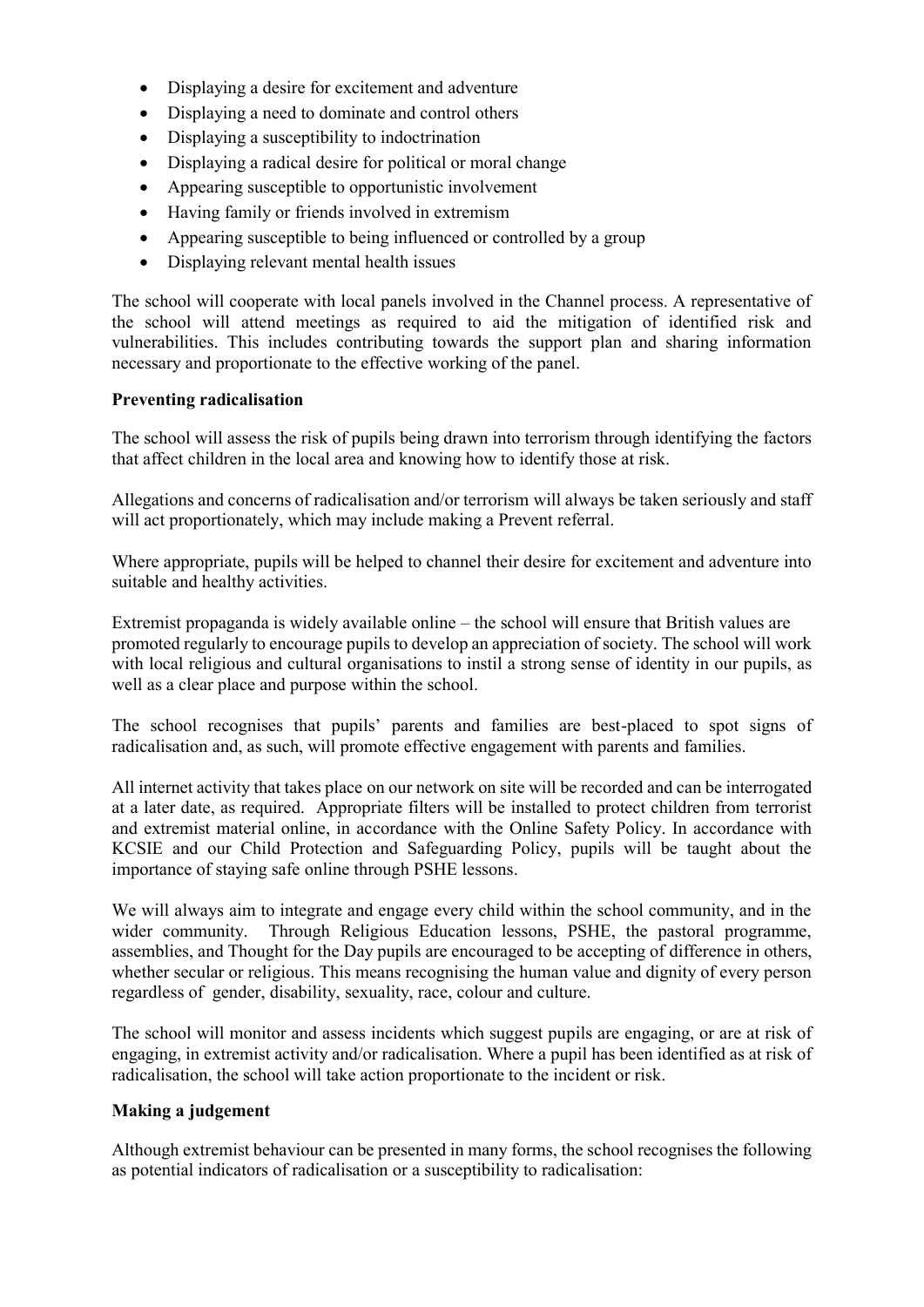- Disclosure about extremist or radicalised behaviour by pupils this could include exposure to materials outside of school
- Use of specific terms associated with certain ideological views, e.g. 'hate' language
- Intelligence reports from local and national agencies regarding the radicalisation of groups of people in the local area
- Focus on specific narratives that highlight particular extremist views
- Evidence of accessing online materials that include extremist materials
- Refusal to accept views expressed by others which is counter to the school's Equality Information and Objectives Policy
- Documented concerns raised by parents or family members about the changing behaviour of the pupil
- References to an extremist narrative in the pupil's work
- Disassociation from existing friendship groups
- A loss of interest in activities in which they previously engaged
- Behavioural characteristics, such as low self-esteem, isolation, and perceptions of failure and injustice
- Family tensions
- Events affecting their country or region of origin
- Alienation from UK values
- Grievance triggered by personal experience of discrimination
- Property damage
- Refusal to cooperate with the requests of teachers or other adults

When assessing whether a pupil is at risk of radicalisation, staff will ask themselves the following questions:

- Does the pupil have access to extremist influences through the internet?
- Does the pupil possess or actively seek extremist material?
- Does the pupil sympathise with, or support, extremist groups or behaviour in their speech or written work?
- Does the pupil's demeanour suggest a new social, religious or political influence, e.g. through jewellery or clothing?
- Has the pupil previously been a victim of discrimination or a religious crime?
- Has the pupil experienced any major disagreements with their peers, family or faith groups, leading to rejection, isolation or exclusion?
- Does the pupil display an irregular and distorted view of religion or politics?
- Does the pupil display a strong objection towards specific cultures, faiths or race?
- Is the pupil a foreign national awaiting a decision regarding deportation or immigration?
- Is there an irregular pattern of travel within the pupil's family?
- Has the pupil witnessed or suffered from trauma or violence in a war zone or through sectarian conflict?
- Is there evidence of a relative or family friend displaying extremist views?
- Has the pupil travelled for extended periods of time to international locations?
- Does the pupil have experience of poverty, disadvantage, discrimination or social exclusion?
- Does the pupil display a lack of affinity or understanding for others?
- Is the pupil a victim of social isolation?
- Does the pupil have insecure, conflicted or absent family relationships?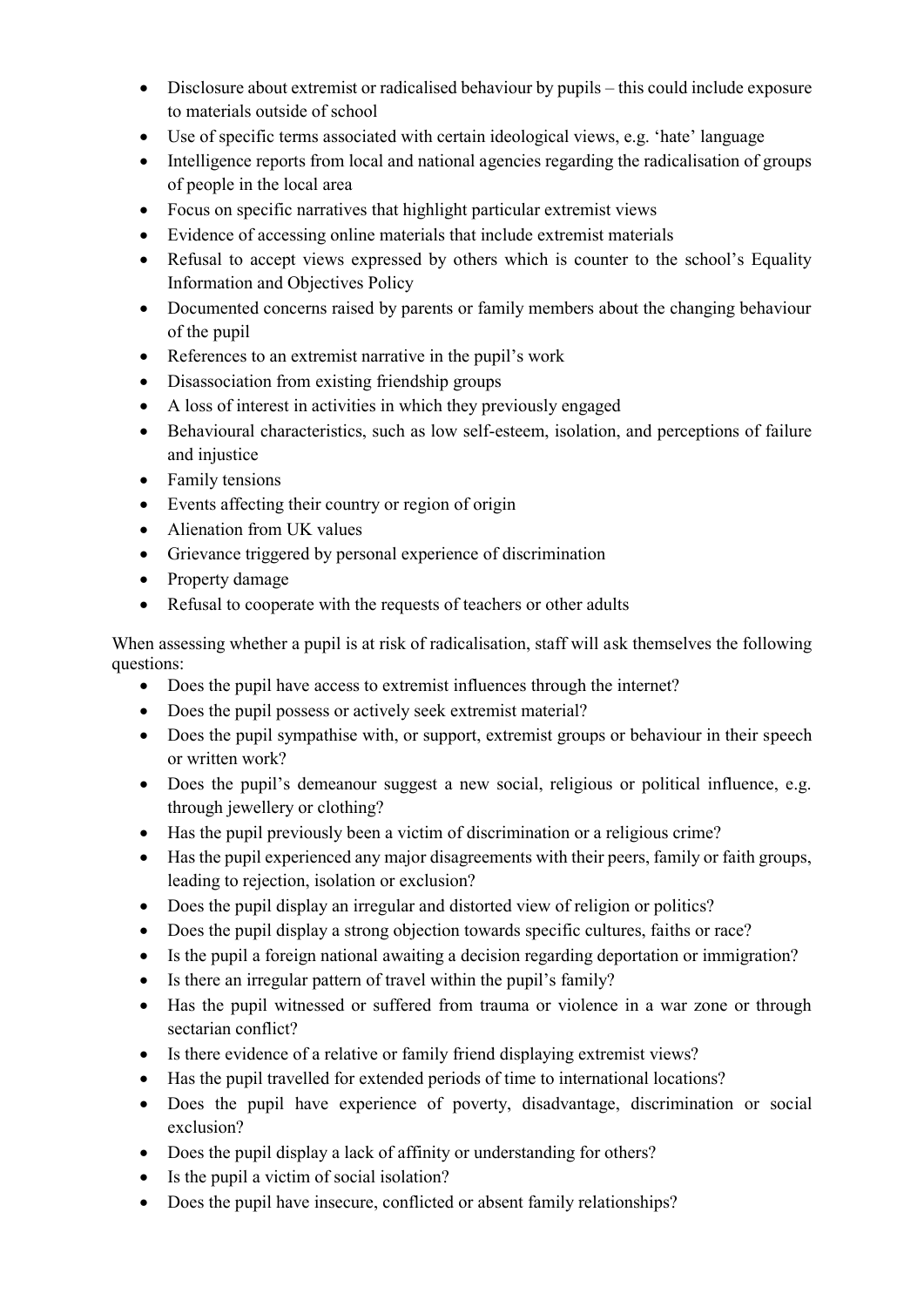Critical indicators include where a pupil is:

- In contact with extremist recruiters.
- Articulating support for extremist causes or leaders.
- Accessing extremist websites.
- In possession of extremist literature.
- Using extremist narratives and a global ideology to explain personal disadvantage.
- Justifying the use of violence to solve societal issues.
- Joining extremist organisations.
- Making significant changes to their appearance and/or behaviour.

The school will encourage staff to engage with online government resources, including the website Educate Against Hate, and the Prevent e-learning modules provided by the Home Office. Staff will receive regular updates on the prevent agenda.

## **Making a referral**

- In accordance with the school's **Child Protection and Safeguarding Policy**, if any member of staff has concerns about a pupil, they will raise this with the DSL.
- Parents will be contacted to discuss the issue and investigate where there are any mitigating home circumstances, unless doing so would put the pupil at further risk of harm. A decision will be made at this meeting to determine whether a referral should be made to the Channel programme.
- In most cases, the DSL and/or Deputies will refer case to the Channel programme where there is a radicalisation concern, as appropriate.
- Staff members will be informed that they may be asked to attend a Channel panel to discuss the pupil who has been referred to determine whether support is required.
- The LA's Channel panel will decide which support, if any, is required and arrange for this support to be implemented.
- The DSL will follow up any referrals and the pupil will be monitored for a period of time to determine whether there have been any changes in behaviour. Parents will be consulted during this period, unless doing so would put the pupil at further risk of harm.
- If any concerns are raised, the DSL will contact the Channel programme to discuss further steps.
- The DSL will record and retain all incidents for school records in accordance with the Data Protection Act 2018 and the UK GDPR, as outlined in the Data Protection Policy.

# **Promoting fundamental British values**

Through the national curriculum, the school will:

- Teach our pupils a broad and balanced international history.
- Represent the cultures of all of our pupils.
- Teach a wide range of English and non-English literature.
- Commemorate World War 1 and 2.
- Discuss the UK's relations with the rest of Europe, the Commonwealth and the wider world.